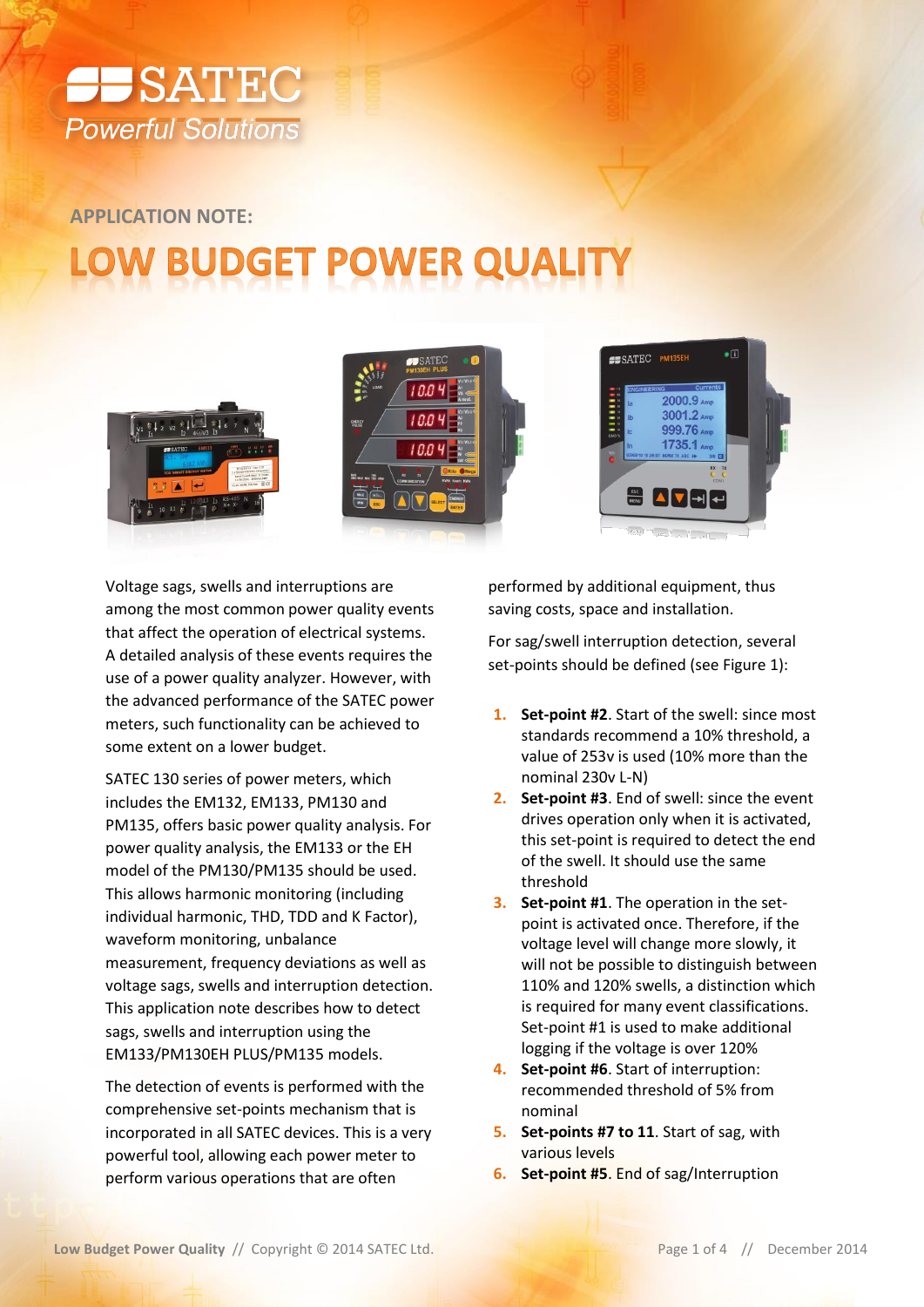

| <b>Basic Setup</b> | Pulse/Event Counters<br>Control/Alam Setpoints |                          | <b>Device Options</b><br><b>Local Settings</b><br><b>Analog Outputs</b> |                  |                          | <b>Transformer Correction</b><br>Digital Inputs |                          |
|--------------------|------------------------------------------------|--------------------------|-------------------------------------------------------------------------|------------------|--------------------------|-------------------------------------------------|--------------------------|
|                    |                                                |                          |                                                                         |                  | <b>Relay Outputs</b>     |                                                 |                          |
|                    |                                                |                          | <b>Control/Alarm Setpoints</b>                                          |                  |                          |                                                 |                          |
| No.                | <b>Trigger parameter</b>                       | Operate<br>limit         | Release<br>limit                                                        | Operate<br>delay | Release<br>delay         | Action                                          |                          |
| 1                  | <b>HIVOLT RT</b>                               | 276.0<br>۰               | 276.0                                                                   | 0.0              | 0.0                      | DATA LOG #1                                     |                          |
| $\overline{2}$     | <b>HIVOIT RT</b>                               | 253.0                    | 253.0                                                                   | 0.0              | 0.0                      | DATA LOG #1                                     | ٠                        |
| 3                  | <b>LO VOLT RT</b>                              | 253.0                    | 253.0                                                                   | 0.0              | 0.0                      | DATA LOG #1                                     | $\overline{\phantom{a}}$ |
| 4                  |                                                | ---                      |                                                                         |                  | ---                      | ---                                             |                          |
| 5                  | <b>HIVOLT RT</b>                               | 207.0                    | 207.0                                                                   | 0.0              | 0.0                      | <b>DATA LOG #1</b>                              | $\overline{\phantom{a}}$ |
| 6                  | LO VOLT RT                                     | 12.0                     | 120                                                                     | 0.0              | 0.0                      | DATA LOG #1                                     | $\overline{\phantom{0}}$ |
| 7                  | <b>LO VOLT RT</b>                              | 92.0                     | 92.0                                                                    | 0 <sub>0</sub>   | 0 <sub>0</sub>           | DATA LOG #1                                     | $\overline{\phantom{0}}$ |
| 8                  | <b>LO VOLT RT</b>                              | 115.0<br>÷               | 115.0                                                                   | 0.0              | 0.0                      | DATA LOG #1                                     | ÷                        |
| $\mathbf{Q}$       | LO VOIT RT                                     | 161.0                    | 161.0                                                                   | 0 <sub>0</sub>   | 0 <sub>0</sub>           | DATA LOG #1                                     | ٠                        |
| 10                 | <b>LO VOLT RT</b>                              | 184.0                    | 184.0                                                                   | 0.0              | 0.0                      | DATA LOG #1                                     | ÷                        |
| 11                 | <b>LO VOLT RT</b>                              | 207.0                    | 207.0                                                                   | 0.0              | 0.0                      | DATA LOG #1                                     | $\overline{\phantom{a}}$ |
| 12                 | ----                                           |                          | ----                                                                    | ----             | ----                     | ---                                             |                          |
| 13                 | $\overline{\phantom{a}}$                       | $\overline{\phantom{a}}$ | $\overline{a}$                                                          | $\overline{a}$   | $\overline{\phantom{a}}$ | $\overline{\phantom{a}}$                        |                          |
| 14                 | ---                                            |                          | ----                                                                    | ----             | ----                     | ---                                             |                          |
| 15                 |                                                | ÷                        |                                                                         |                  |                          |                                                 |                          |
| 16                 | $\overline{\phantom{a}}$                       | ----                     | $\overline{a}$                                                          | $\overline{a}$   | ----                     | ----                                            |                          |
|                    | Save as<br>Open                                | Clear                    |                                                                         | Print            | Send                     | Beneive                                         |                          |

<span id="page-1-0"></span>*Figure 1: Setpoints Configuration (PAS Software Screenshot)*

| 130EH PLUS - Log Setup<br>Log Memory Data Recorder | Log No:                 | Name:<br>$1 -  v $ |                          |                            |                          |                  |                |                 | $\overline{\mathbf{x}}$ |
|----------------------------------------------------|-------------------------|--------------------|--------------------------|----------------------------|--------------------------|------------------|----------------|-----------------|-------------------------|
|                                                    |                         |                    |                          | <b>Data Log Parameters</b> |                          |                  |                |                 |                         |
|                                                    | No.                     | Group              |                          | Parameter                  |                          | No.              | Group          | Parameter       |                         |
|                                                    | $\overline{1}$          | <b>RT PHASE</b>    |                          | $-1$ V1                    | $\overline{\phantom{a}}$ | $\overline{9}$   | $\overline{a}$ | $=$ NONE        |                         |
|                                                    | $\overline{2}$          | <b>RT PHASE</b>    |                          | $=$ $\sqrt{2}$             | $\overline{\phantom{a}}$ | 10 <sup>10</sup> | ---            | $=$ NONE        |                         |
|                                                    | 3                       | <b>RT PHASE</b>    |                          | $-11$                      | ٠                        | 11               | ----           | <b>WONE</b>     |                         |
|                                                    | $\overline{4}$          | <b>RT TOTAL</b>    | ۰                        | kW                         | $\overline{\phantom{0}}$ | 12               | ---            | - NONE          |                         |
|                                                    | $\overline{\mathbf{s}}$ | <b>RT TOTAL</b>    | 戻                        | <b>IAVG</b>                | $\overline{\phantom{a}}$ | 13               | $\overline{a}$ | $\equiv$ NONE   |                         |
|                                                    | 6                       | <b>RTAUX</b>       | $\overline{\phantom{a}}$ | <b>FREQ</b>                | $\overline{\phantom{0}}$ | 14               |                | <b>WINONE</b>   |                         |
|                                                    | $\overline{7}$          | $\cdots$           | ×                        | <b>NONE</b>                |                          | 15               | ---            | $=$ NONE        |                         |
|                                                    | 8                       |                    |                          | $\blacktriangleright$ NONE |                          | 16               | $\overline{a}$ | $=$ NONE        |                         |
|                                                    |                         | Save as<br>Open    |                          | Clear                      |                          | Clear All        | Print          | Send<br>Receive |                         |
|                                                    |                         |                    |                          |                            |                          |                  | OK             | Cancel<br>Apply | Help                    |

<span id="page-1-1"></span>*Figure 2: Data Log Configuration (PAS Software Screenshot)*

The operation of each set-point is data logging, which is programmed to log the three voltages (it is recommended to add currents for good analysis as well as other parameters, depending on the requirements, while considering the amount of parameters vs. memory size constraints). The result is a list of events and values of voltages with time stamps. Thanks to the 1 cycle measurement capability of the device, the time stamp resolution is 20ms. Since the events are logged during the beginning of the sag/swell/ interruption, the voltage values do not represent the most extreme value. However,

the multiple set-points ensure that the sag/swell can be correctly classified. This is the major limitation of using these devices and care should be taken, especially when comparing to international sag/swell schemes such as CBEMA/ITI Curve.

The following test was performed in order to demonstrate this capability:

- **1.** SATEC PM130EH PLUS was connected to OMICRON CMC 256 – a programmable power source generator
- **2.** Data log #1 was set as shown i[n Figure 2](#page-1-1)
- **3.** Set-points were programmed as described above and shown in [Figure 1](#page-1-0)
- **4.** Voltage disturbances were delivered from the OMICRON CMC 256
- **5.** EM720 was connected in parallel to compare the results
- **6.** PAS software was used to download the information. The PAS built-in scheduler can be used to automatically download the information. PAS creates standard MDB files that are easily read by many applications
- **7.** The MDB file was opened by Microsoft Excel (one can create an automatic link to MDB files to make the process automatic). Se[e Figure 3](#page-2-0)
- **8.** Using Excel standard functions, the time periods between events were measured (column P), the peak voltage in % was calculated (column Q) and the event type was identified based on the set-point ID (column R).
- **9.** The results were classified according to EN50160 cells [\(Figure 4\)](#page-2-1) and plotted using Excel standard XY scatter chart, together with the various sag/swell standards – CBEMA/ITIC, SEMI F47, IEC 61000-4-11, IEC 61000-4-34 and Samsung Power Vaccine (Figure 5).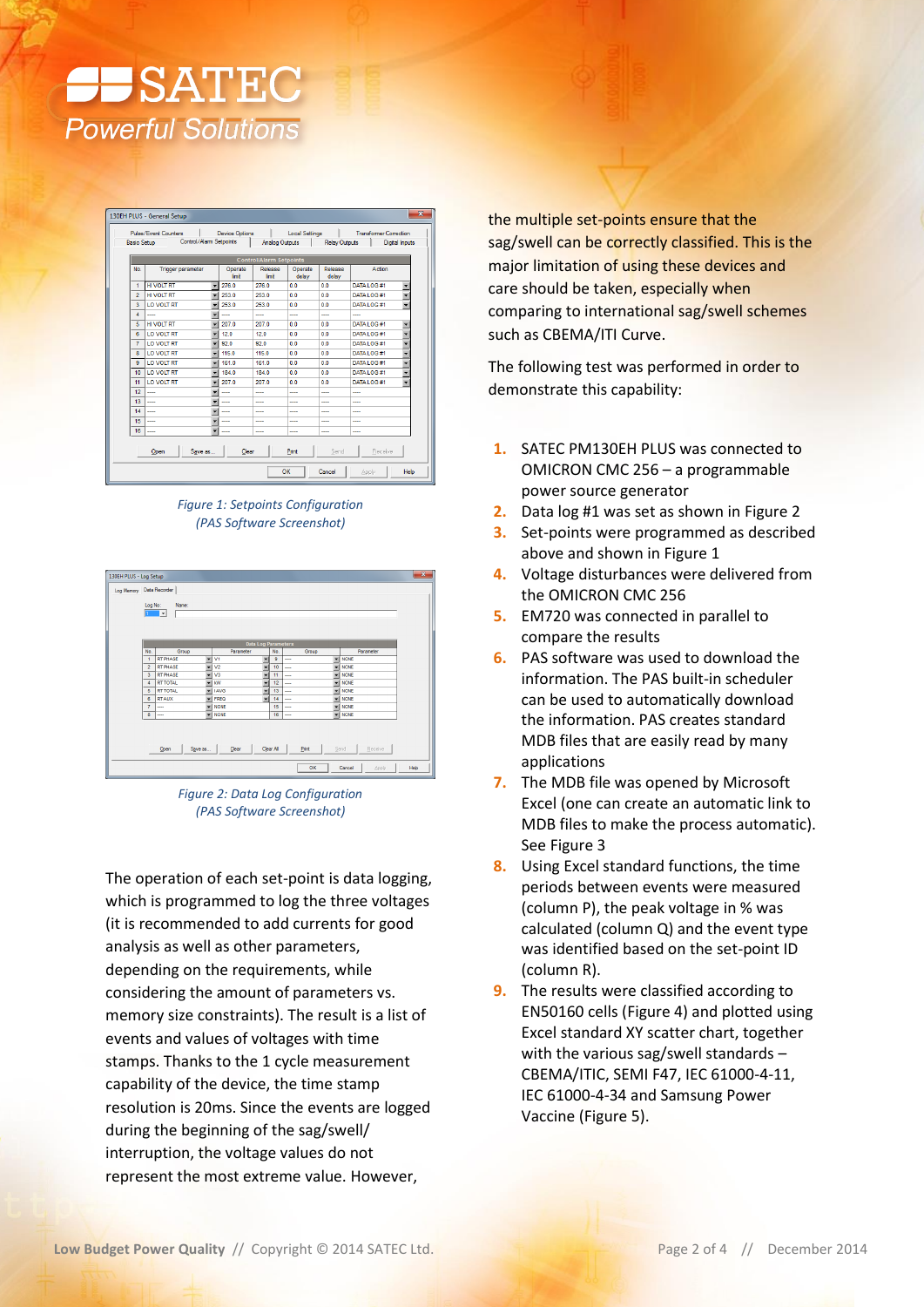



*Figure 3: Sag/Swell/Interruption Analysis*

<span id="page-2-0"></span>

<span id="page-2-1"></span>*Figure 4: Sag/Interruption EN50160 Classification*



*Figure 5: Sag/Swell/Interruption Chart*

[Table 1](#page-2-2) compares the injected events to the detected ones by both the PM135 (tested unit) and the PM180 (a certified Class A Power Quality Analyzer) that were connected in parallel. The voltage level was changed during 40ms before and after the event and the "event net duration" column represents the duration in which it was flat at that level. Due to this, an addition 1 or 2 cycles (0.02-0.04s) is added before and after each event (total 0.04-0.08s).

| Event    | <b>Measured</b> |              | Event | <b>Measured</b> |              |
|----------|-----------------|--------------|-------|-----------------|--------------|
| Duration | <b>Duration</b> |              | Level | Level           |              |
| (Net)    | <b>PM135</b>    | <b>PM180</b> |       | <b>PM135</b>    | <b>PM180</b> |
| 0.40     | 0.44            | 0.439        | 115%  | 112%            | 115%         |
| 0.60     | 0.64            | 0.640        | 115%  | 112%            | 115%         |
| 0.20     | 0.24            | 0.260        | 124%  | 124%            | 124%         |
| 0.80     | 0.88            | 0.879        | 3%    | 3%              | 3%           |
| 11.00    | 11.04           | 11.037       | 85%   | 88%             | 85%          |
| 7.00     | 7.04            | 7.037        | 85%   | 89%             | 85%          |
| 2.00     | 2.04            | 2.029        | 85%   | 89%             | 85%          |
| 0.60     | 0.64            | 0.660        | 75%   | 75%             | 75%          |
| 0.40     | 0.44            | 0.460        | 75%   | 75%             | 75%          |
| 0.20     | 0.24            | 0.259        | 65%   | 65%             | 65%          |
| 0.40     | 0.48            | 0.460        | 45%   | 45%             | 45%          |
| 0.20     | 0.28            | 0.260        | 45%   | 45%             | 45%          |
| 0.02     | 0.06            | 0.080        | 65%   | 65%             | 65%          |
| 0.02     | 0.06            | 0.050        | 85%   | 89%             | 85%          |

The results are that the PM130EH PLUS (as well as the EM133 and PM135EH) can detect sags, swells and interruptions in one cycle resolution and sufficient voltage accuracy, as well as compare the information with international compliance charts. It cannot replace the dedicated power quality analyzer, which has ½ cycle resolution (according to standards) and accurate voltage levels (plus additional functionality such as waveform logging and voltage flickering), but it does provide reliable and cost effective detection of 1 cycle or higher events[.](#page-2-3)

<span id="page-2-3"></span>[Table 2](#page-2-3) compares the Power Quality options of SATEC devices.

<span id="page-2-2"></span>*Table 1: Comparing Expected and Detected Events*